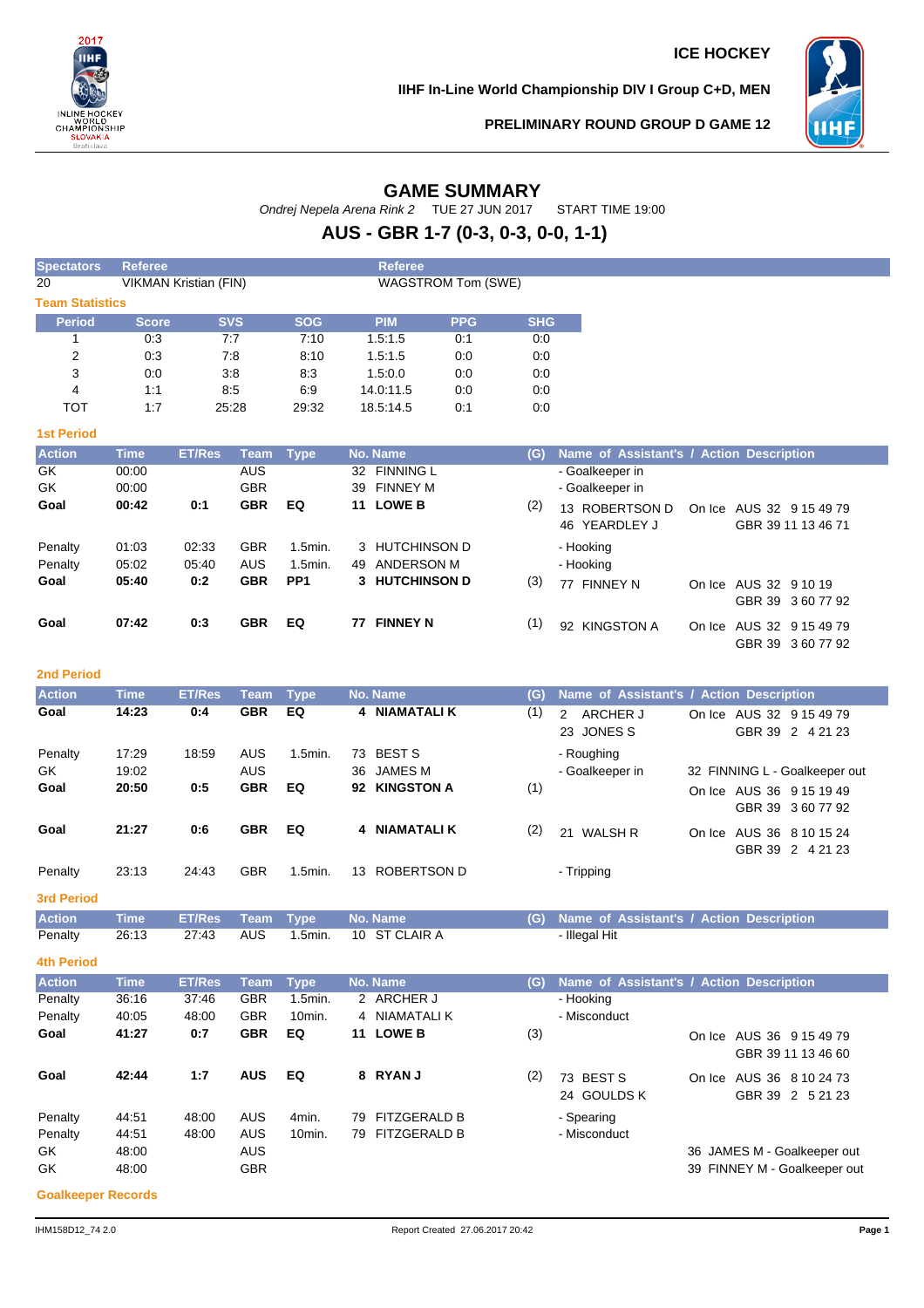

## **ICE HOCKEY**

### **IIHF In-Line World Championship DIV I Group C+D, MEN**



### **PRELIMINARY ROUND GROUP D GAME 12**

#### **Team : AUS - Australia Team : GBR - Great Britain**

| No. Name         | <b>SOG</b> | <b>SVS</b> | <b>MIP</b> | No. Name        | SOG 4 | <b>SVS</b> | <b>MIP</b> |
|------------------|------------|------------|------------|-----------------|-------|------------|------------|
| 36 JAMES Michael | 16         | 13         | 28:58      | 39 FINNEY Miles | 29    | 28         | 48:00      |
| 32 FINNING Liam  | 16         | 12         | 19:02      | 40 BIRCH Alex   |       |            |            |

#### **Game Statistics**

| Team : AUS (green) |                         |                      |             |        |          |                |          |                |           |                |       |  |
|--------------------|-------------------------|----------------------|-------------|--------|----------|----------------|----------|----------------|-----------|----------------|-------|--|
|                    |                         | <b>Shots on Goal</b> |             |        |          |                |          |                |           |                |       |  |
| <b>No Pos</b>      | <b>Name</b>             | G                    |             | A PIM  | 1        | $\overline{2}$ | 3        | $\overline{4}$ | <b>OT</b> | <b>Tot</b>     | $+/-$ |  |
| 9 D                | <b>COLLINS Antony</b>   | 0                    | 0           | 0.0    | 0        | $\Omega$       | 1        | 0              |           |                | -5    |  |
| 15 <sub>D</sub>    | <b>JONES Sean</b>       | 0                    | 0           | 0.0    | $\Omega$ | $\Omega$       | 1        | 0              |           |                | -6    |  |
| 49 F               | <b>ANDERSON Matthew</b> | 0                    | $\Omega$    | 1.5    | $\Omega$ | $\mathbf 0$    | 0        | 1              |           | 1              | $-5$  |  |
| 79 F               | FITZGERALD Brenton      | 0                    |             | 0.14.0 | 1        | 2              | 1        | 0              |           | 4              | $-4$  |  |
| 8 F                | RYAN Jayden             | 1                    | 0           | 0.0    |          | 0              | 0        | 1              |           | 2              | 0     |  |
| 10 <sub>D</sub>    | ST CLAIR Adam           | 0                    | 0           | 1.5    | 1        | 1              | 1        | 0              |           | 3              | 0     |  |
| 24 D               | GOULDS Kaden            | $\Omega$             | 1.          | 0.0    | $\Omega$ | 0              | 0        | 1              |           | 1              | 0     |  |
| 73 F               | <b>BEST Steve</b>       | 0                    | 1           | 1.5    | 0        | 1              | 1        | 1              |           | 3              | $+1$  |  |
| 14 <sub>D</sub>    | <b>TODD Cameron</b>     | 0                    | $\mathbf 0$ | 0.0    | $\Omega$ | 1              | 0        | 1              |           | $\overline{2}$ | 0     |  |
| 17 F               | <b>JEFFRIES Liam</b>    | 0                    | 0           | 0.0    | 1        | 1              | 0        | 1              |           | 3              | 0     |  |
| 19 <sub>D</sub>    | <b>GAVIN Jordan</b>     | 0                    | 0           | 0.0    | 2        | 2              | 2        | 0              |           | 6              | $-1$  |  |
| 68 F               | <b>HAYNES Michael</b>   | 0                    | 0           | 0.0    | 1        | 0              | 1        | 0              |           | 2              | 0     |  |
| 3F                 | <b>HENNING Mitchell</b> | 0                    | 0           | 0      | 0        | 0              | 0        | 0              |           | 0              | 0     |  |
| 32 GK              | <b>FINNING Liam</b>     | 0                    | 0           | 0.0    | 0        | 0              | 0        | 0              |           | 0              |       |  |
| 36 GK              | <b>JAMES Michael</b>    | 0                    | 0           | 0.0    | $\Omega$ | $\Omega$       | $\Omega$ | $\mathbf 0$    |           | 0              |       |  |
| <b>TOTALS</b>      |                         | 1                    |             | 2 18.5 | 7        | 8              | 8        | 6              |           | 29             |       |  |

#### **Head Coach :** PHILPS Stuart

**Team : GBR (white)**

|               |                         |                | <b>Shots on Goal</b> |          |                |                |          |             |           |             |       |
|---------------|-------------------------|----------------|----------------------|----------|----------------|----------------|----------|-------------|-----------|-------------|-------|
| <b>No Pos</b> | <b>Name</b>             | G              |                      | A PIM    | ٢I.            | $\overline{2}$ | 3        | 4           | <b>OT</b> | <b>Tot</b>  | $+/-$ |
| 11F           | LOWE Ben                | $\overline{2}$ | 0                    | 0.0      | $\overline{2}$ | $\overline{2}$ | $\Omega$ | 3           |           | 7           | $+2$  |
| 13 F          | <b>ROBERTSON Daniel</b> | 0              | 1.                   | 1.5      | $\Omega$       | $\Omega$       | 0        | 0           |           | 0           | $+2$  |
| 46 D          | YEARDLEY Joshua         | $\Omega$       | 1.                   | 0.0      | 1              | $\Omega$       | 0        | 0           |           | 1           | $+2$  |
| 71 D          | <b>MARROW Leigh</b>     | 0              | 0                    | 0.0      | $\mathbf 0$    | 0              | 0        | 0           |           | 0           | $+1$  |
| 3 F           | <b>HUTCHINSON Dan</b>   | 1              | 0                    | 1.5      | 5              | 1              | 0        | 3           |           | 9           | $+2$  |
| 60 D          | <b>URSELL Joshua</b>    | $\Omega$       | 0                    | 0.0      | $\Omega$       | $\Omega$       | 0        | 0           |           | $\mathbf 0$ | $+3$  |
| 77 D          | <b>FINNEY Nathan</b>    | 1              | 1                    | 0.0      | 1              | $\Omega$       | 1        | 1           |           | 3           | $+2$  |
| 92 F          | <b>KINGSTON Alex</b>    | 1              | 1                    | 0.0      | $\Omega$       | 2              | 0        | $\mathbf 0$ |           | 2           | $+2$  |
| 2 D           | <b>ARCHER James</b>     | $\Omega$       | $\mathbf{1}$         | 1.5      | $\Omega$       | $\Omega$       | 1        | 1           |           | 2           | $+1$  |
| 4F            | <b>NIAMATALI Karl</b>   | $\overline{2}$ |                      | 0.10.0   | $\Omega$       | 3              | 0        | $\mathbf 0$ |           | 3           | $+2$  |
| 21 D          | <b>WALSH Richard</b>    | $\Omega$       | $\mathbf{1}$         | 0.0      | $\Omega$       | 1              | 0        | 0           |           | 1           | $+1$  |
| 23 F          | <b>JONES Sam</b>        | $\Omega$       | 1                    | 0.0      | 1              | 1              | 1        | 1           |           | 4           | $+1$  |
| 5F            | CLARE Dylan             | 0              | 0                    | 0.0      | $\Omega$       | 0              | 0        | 0           |           | 0           | $-1$  |
| 7 F           | <b>JACKSON Ashley</b>   | $\Omega$       | 0                    | $\Omega$ | $\Omega$       | $\Omega$       | 0        | 0           |           | 0           | 0     |
| 39 GK         | <b>FINNEY Miles</b>     | 0              | 0                    | 0.0      | 0              | 0              | 0        | 0           |           | 0           |       |
| 40 GK         | <b>BIRCH Alex</b>       | $\Omega$       | 0                    | 0        | $\Omega$       | $\Omega$       | 0        | 0           |           | 0           |       |
| <b>TOTALS</b> |                         | 7              |                      | 7 14.5   | 10             | 10             | 3        | 9           |           | 32          |       |

**Head Coach :** BARROW Mark